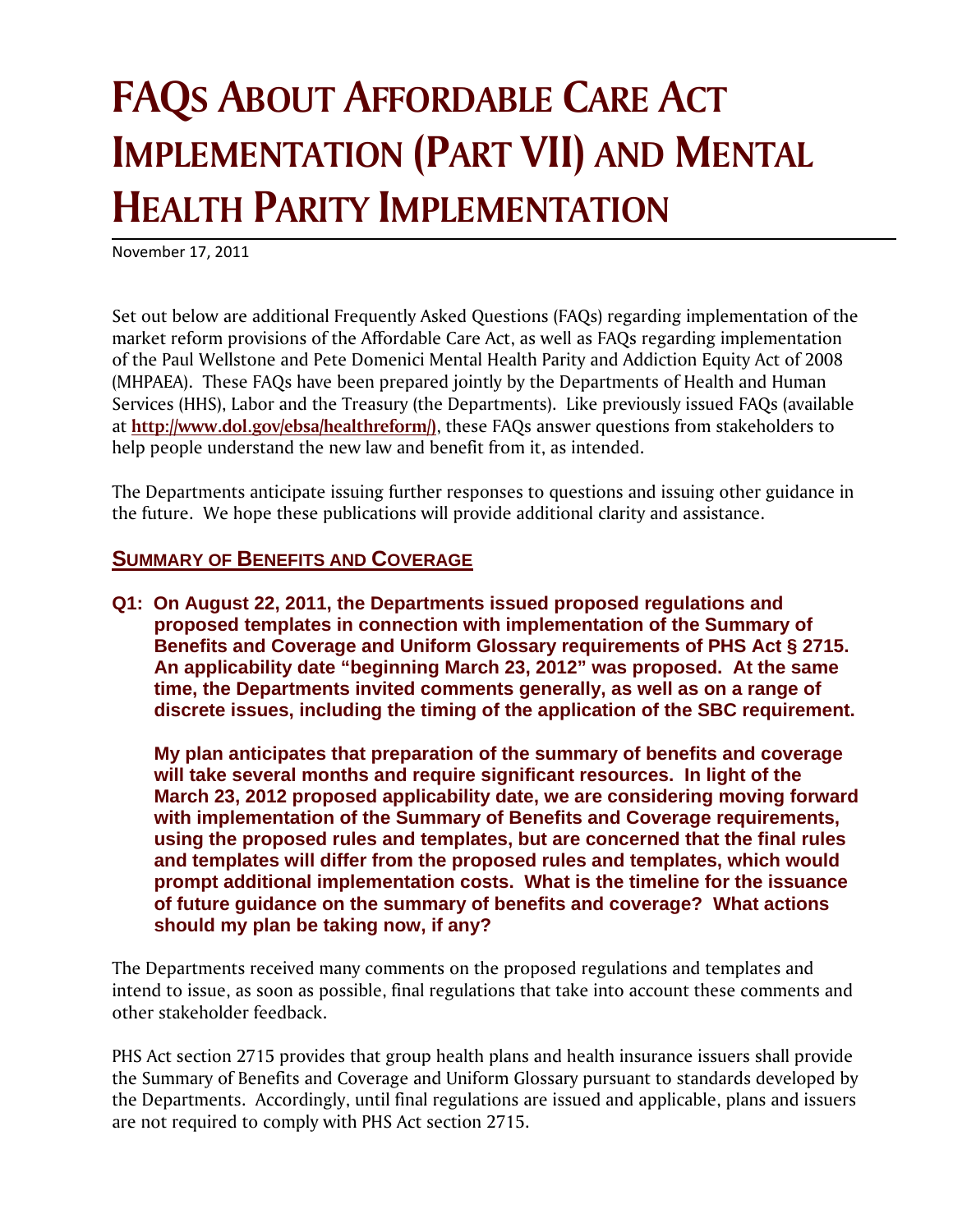It is anticipated that the Departments' final regulations, once issued, will include an applicability date that gives group health plans and health insurance issuers sufficient time to comply.

## **THE MENTAL HEALTH PARITY AND ADDICTION EQUITY ACT OF 2008**

The Mental Health Parity and Addiction Equity Act of 2008 (MHPAEA) supplemented the Mental Health Parity Act of 1996 (MHPA). Generally, MHPAEA specifies that the financial requirements and treatment limitations imposed on mental health and substance use disorder benefits cannot be more restrictive than the predominant financial requirements and treatment limitations that apply to substantially all medical and surgical benefits.<sup>1</sup> MHPAEA also prohibits separate financial requirements or treatment limitations that are applicable only to mental health or substance use disorder benefits. On February 2, 2010, the Departments published interim final rules implementing MHPAEA. $^2$  Previously-issued FAQ guidance was jointly prepared by the Departments of Health and Human Services (HHS), Labor and the Treasury (the Departments) and published on June 30, 2010 (**http://www.dol.gov/ebsa/faqs/faq-mhpaea.html**) and December 22, 2010 (**http://www.dol.gov/ebsa/faqs/faq-aca5.html**).

Under MHPAEA and the Departments' interim final rules, a group health plan or group health insurance issuer generally cannot impose a financial requirement (such as a copayment or coinsurance) or a quantitative treatment limitation (such as a limit on the number of outpatient visits or inpatient days covered) on mental health or substance use disorder benefits in any of 6 classifications $^3$  that is more restrictive than the financial requirements or quantitative treatment limitations that apply to at least 2/3 of medical/surgical benefits in the same classification. Thus, if a plan generally applies a \$25 copayment to at least 2/3 of outpatient, in-network, medical/surgical benefits, a higher copayment could not be imposed on outpatient, in-network mental health or substance use disorder benefits.

In addition to financial requirements and quantitative treatment limitations, plans and issuers often impose nonquantitative treatment limitations, such as:

- Medical management standards limiting or excluding benefits based on medical necessity or medical appropriateness, or based on whether a treatment is experimental or investigative;
- Formulary design for prescription drugs;
- Standards for provider admission to participate in a network, including reimbursement rates;
- Plan methods used to determine usual, customary, and reasonable fee charges;
- Refusal to pay for higher-cost therapies until it can be shown that a lower-cost therapy is not effective (also known as fail-first policies or step therapy protocols); and
- Exclusions based on failure to complete a course of treatment.

The parity standard for nonquantitative treatment limitations does not require applying a simple arithmetic test to compare the treatment of mental health or substance use disorder benefits to the treatment of medical/surgical benefits. The Departments' interim final rules provide that,

<sup>1</sup> 1 MHPAEA does not require plans to cover mental health and substance use disorder benefits. It applies only if a plan chooses to provide those benefits.<br> $\frac{2}{75}$  FR F410

 <sup>75</sup> FR 5410.

<sup>3</sup> The six classifications of benefits defined in the interim final rules are: (1) inpatient, in-network; (2) inpatient, out-ofnetwork; (3) outpatient, in-network; (4) outpatient, out-of-network; (5) emergency care; and (6) prescription drugs.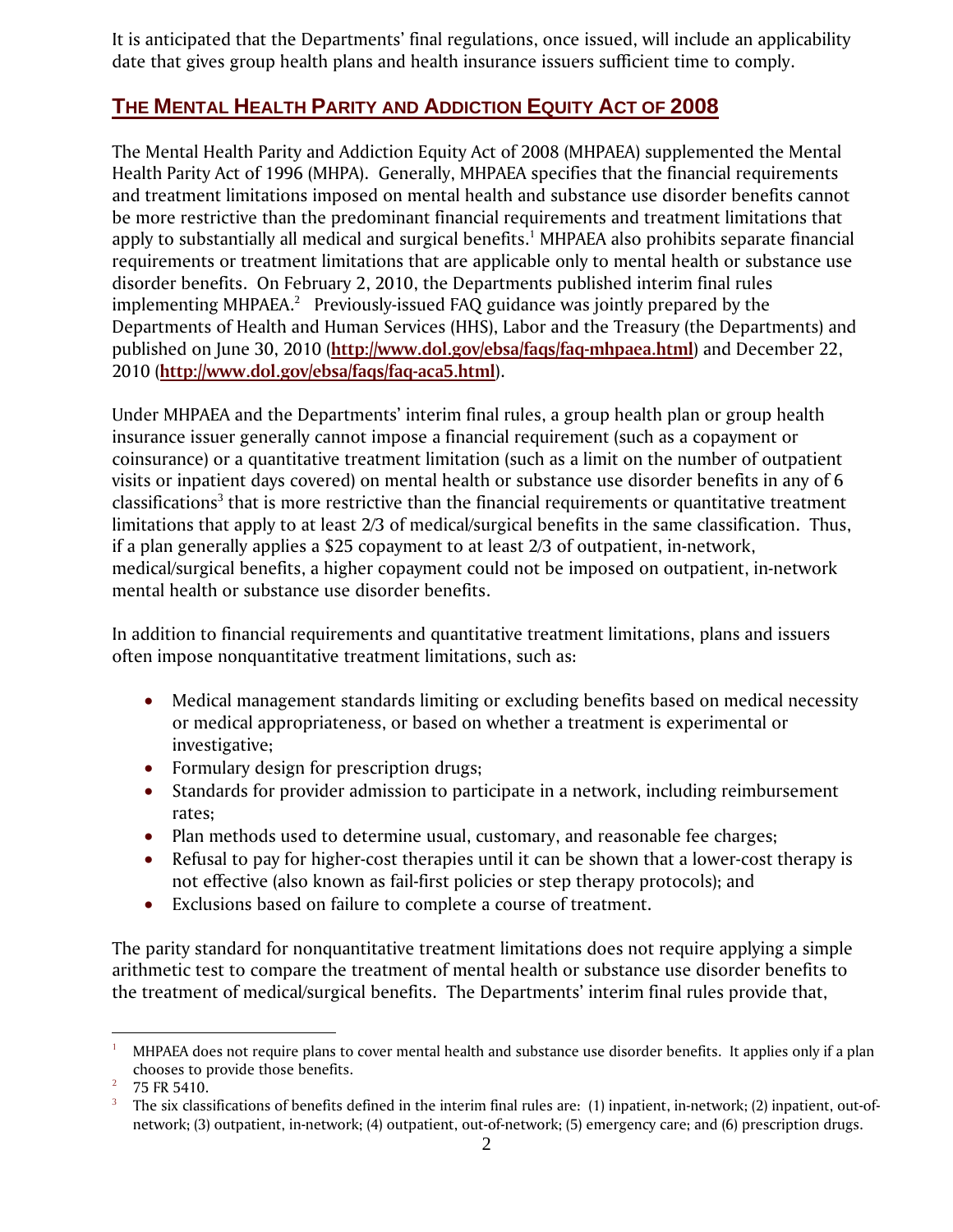under the terms of the plan as written and in practice, any processes, strategies, evidentiary standards, or other factors used in applying the nonquantitative treatment limitation with respect to mental health or substance use disorder benefits must be comparable to, and applied no more stringently than, the processes, strategies, evidentiary standards, or other factors used in applying the limitation with respect to medical/surgical benefits, except to the extent that recognized clinically appropriate standards of care may permit a difference.

The following FAQs answer questions from stakeholders regarding nonquantitative treatment limitations, and one other common question, to help people understand the law and benefit from it, as intended. In addition to publishing these clarifying FAQs, the Departments will continue to investigate complaints by providers, consumers, and others and will take enforcement action for violations to ensure compliance with current law.

#### **Q2: For all mental health and substance use disorder benefits, my group health plan requires prior authorization from the plan's utilization reviewer that a treatment is medically necessary, but the plan does not require such prior authorization for any medical/surgical benefits. Is this permissible?**

No. The plan is applying a nonquantitative treatment limitation to mental health and substance use disorder benefits that is not applied to medical/surgical benefits. This violates MHPAEA's prohibition on separate treatment limitations that are applicable only to mental health or substance use disorder benefits.

**Q3: My group health plan requires prior authorization from the plan's utilization reviewer that a treatment is medically necessary for all inpatient medical/surgical benefits and for all inpatient mental health and substance use disorder benefits. In practice, inpatient benefits for medical/surgical conditions are routinely approved for seven days, after which a treatment plan must be submitted by the patient's attending provider and approved by the plan. On the other hand, for inpatient mental health and substance use disorder benefits, routine approval is given for only one day, after which a treatment plan must be submitted by the patient's attending provider and approved by the plan. Is this permissible?** 

No. The plan is applying a stricter nonquantitative treatment limitation in practice to mental health and substance use disorder benefits than is applied to medical/surgical benefits. While some differences in prior authorization practices with respect to individual conditions or treatments might be permissible based on recognized clinically appropriate standards of care, the interim final regulations do not permit a plan to apply stricter nonquantitative treatment limitations to all benefits for mental health or substance use disorders than those applied to all medical/surgical benefits. The application of nonquantitative treatment limitations -- both with respect to the plan's benefits and its care management practices -- must comply with the nonquantitative treatment limitation rules.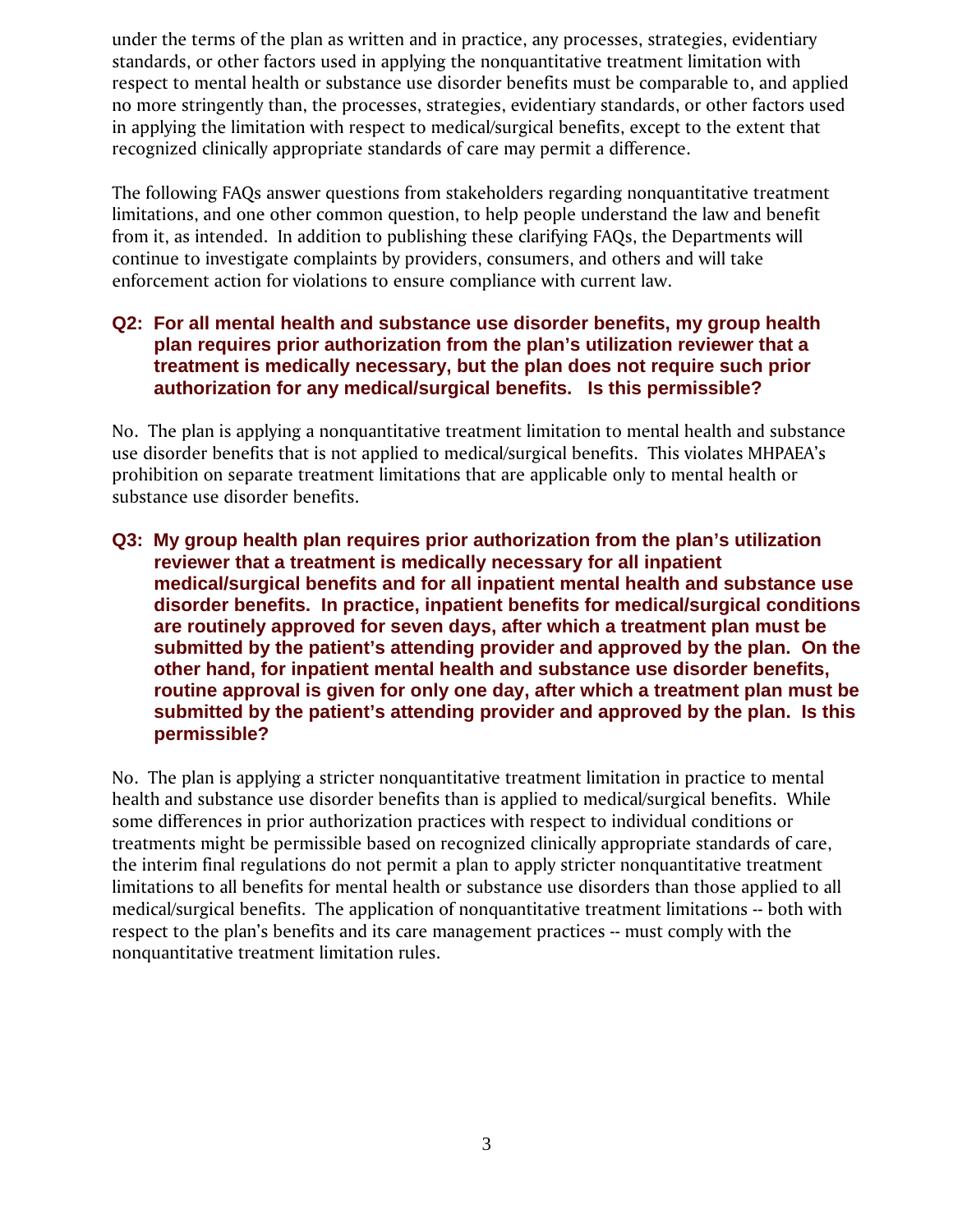**Q4: My group health plan considers a wide array of factors in designing medical management techniques for both mental health/substance use disorder benefits and medical/surgical benefits, such as cost of treatment; high cost growth; variability in cost and quality; elasticity of demand; provider discretion in determining diagnosis, or type or length of treatment; clinical efficacy of any proposed treatment or service; licensing and accreditation of providers; and claim types with a high percentage of fraud. Based on application of these factors in a comparable fashion, prior authorization is required for some (but not all) mental health and substance use disorder benefits, as well as for some medical/surgical benefits, but not for others.** 

**For example, under my plan, prior authorization is required for: outpatient surgery; speech, occupational, physical, cognitive and behavioral therapy extending for more than six months; durable medical equipment; diagnostic imaging; skilled nursing visits; home infusion therapy; coordinated home care; pain management; high-risk prenatal care; delivery by cesarean section; mastectomy; prostate cancer treatment; narcotics prescribed for more than seven days; and all inpatient services beyond 30 days. The evidence considered in developing its medical management techniques includes consideration of a wide array of recognized medical literature and professional standards and protocols (including comparative effectiveness studies and clinical trials). This evidence and how it was used to develop these medical management techniques is also well documented.** 

#### **Has my plan complied with the nonquantitative treatment limitation rules?**

Yes. It appears that, under the terms of the plan as written and in practice, the processes, strategies, evidentiary standards, and other factors considered by the plan in implementing its prior authorization requirement with respect to mental health and substance use disorder benefits are comparable to, and applied no more stringently than, those applied with respect to medical/surgical benefits.

#### **Q5: I am an employer considering several health insurance policy options. One health insurance policy requires prior authorization for all outpatient mental health benefits but only a few types of outpatient medical/surgical benefits (outpatient surgery; speech, occupational and physical therapy; and skilled home nursing visits.) Is this permissible?**

While some differences in plan requirements for prior authorization might be permissible based on recognized clinically appropriate standards of care, it is unlikely that the processes, strategies, evidentiary standards, and other factors considered by the plan in determining that those three (and only those three) outpatient medical/surgical benefits require prior authorization would also result in all outpatient mental health and substance use disorder outpatient benefits needing prior authorization.